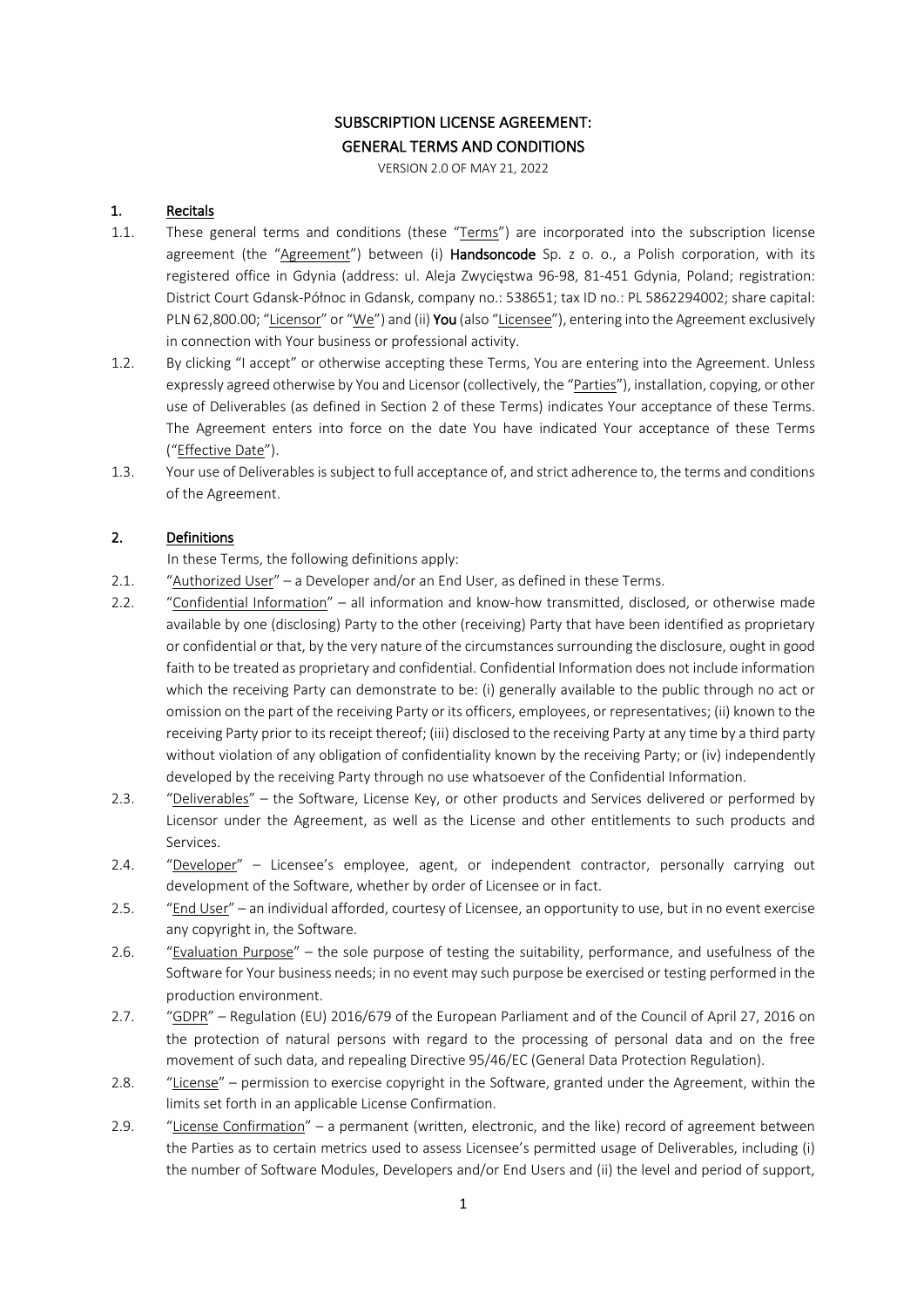issued by Licensor and provided to Licensee, which – along with these Terms – forms part of the Agreement.

- 2.10. "License Key" a string of numbers and/or characters used to activate the Software.
- 2.11. "Personal Data" personal data within the meaning of Article 4 GDPR, relating to Licensee, its representatives and Developers, including their names, email addresses, and other such identifiers as may reasonably be processed by Licensor for the purposes related to the Agreement;
- 2.12. "Services" maintenance and support services set forth in Section 7 of these Terms, schedules hereto, and Our policies incorporated into these Terms; and any such other services, if any, as expressly provided for in these Terms.
- 2.13. "Software" a software product created, developed, and/or supported by Licensor, delivered in source and/or compiled form; the Software may contain external open-source code.
- 2.14. "Software Module" part of the Software/business component representing particular Software tasks that meets a single business need of an End User.
- 2.15. "Subscription" the business model adopted by Licensor and spelled out in these Terms in which You get to access Deliverables pursuant to the Agreement.
- 2.16. "Your Product" a Licensee offering, such as a standalone product or service, with which the Software is integrated under the Agreement, and which contains a significant additional functionality not incorporated in the Software.

#### 3. Ownership and restrictions

- 3.1. The Software is licensed, not sold. Unless otherwise expressly provided in these Terms or by applicable laws, all rights – including copyright – in the Software remain and vest in or with Us or their respective licensors.
- 3.2. Licensor retains all right, title and interest in and to any work product created by Licensor in the course of providing Deliverables under the Agreement, and to all suggestions, ideas, enhancement requests, feedback, code, recommendations or other information provided by Licensee or any third party relating to the Software, which are hereby assigned to Licensor.
- 3.3. Neither Licensee nor Authorized Users may remove, alter, or obscure any of Our (or Our licensors') copyright notices, proprietary legends, trademark or service mark attributions, patent markings or other indicia of Our (or Our licensors') ownership or contribution from the Deliverables. Additionally, Licensee agrees to reproduce and include Our (and Our licensors') proprietary and copyright notices on any copies of the Deliverables, or on any portion thereof, including reproduction of the copyright notice. Licensee further agrees that neither it nor Authorized Users will, without Our express written permission: (i) make the Deliverables available to, or use the Deliverables for the benefit of, anyone other than Licensee or End Users; (ii) assign, transfer, sell, resell, license, sublicense, distribute, rent or lease the Deliverables, or include any Deliverables in a service bureau or outsourcing offering (except as expressly otherwise permitted under the Agreement); (iii) permit direct or indirect access to or use of the Deliverables in a way that circumvents applicable metrics; (iv) copy the Deliverables or any part, feature, function, or user interface thereof (except as expressly otherwise permitted under the Agreement); (v) create any derivative work based on the Software; or (vi) access or use any Deliverables in order to build a competitive product or service.
- 3.4. For the avoidance of doubt, You are liable for acts or omissions of Authorized Users in relation to these Terms as if such acts and omissions were Your own.

#### 4. Grant of license

4.1. Under the Agreement Licensor grants You a limited (pursuant to a pertaining License Confirmation), nonperpetual, non-transferable, non-exclusive, worldwide License to use, copy, integrate, and distribute to End Users the Software solely as part of Your Product.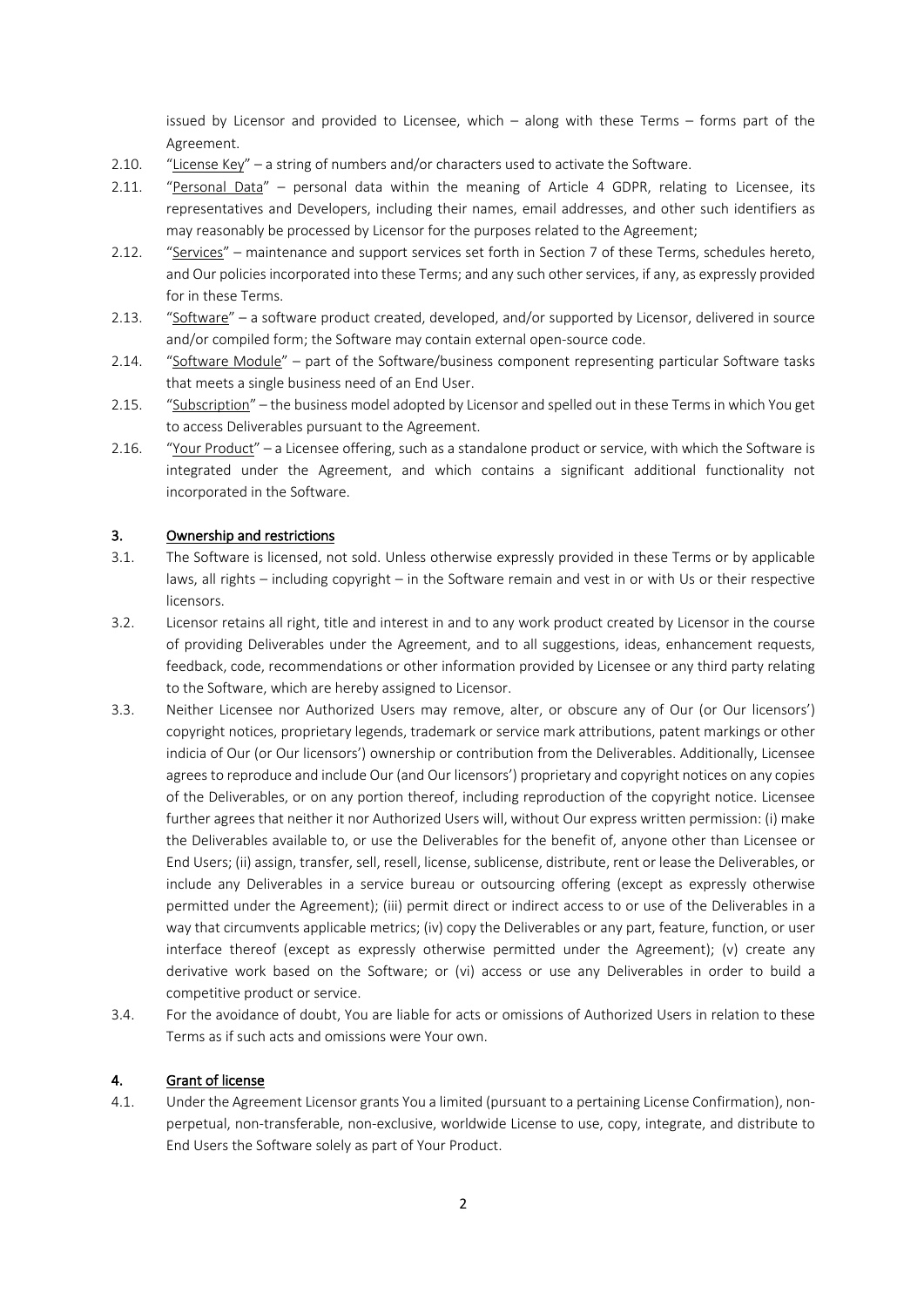- 4.2. Except as expressly set forth herein, Licensor grants and You receive no other rights or licenses to the Software, derivative works, or any intellectual property rights related to the Software whether by implication, estoppel, or otherwise.
- 4.3. You grant Licensor a non-exclusive, worldwide, and royalty-free license to any intellectual property to the extent necessary for Licensor to perform its obligations under the Agreement.

### 5. Payment of fees

- 5.1. If the Agreement has been entered through a negotiated sale, You agree to pay Licensor the Subscription fees specified in the License Confirmation, subject to Section 5.3 of these Terms. The Subscription fees are payable in advance.
- 5.2. If the Agreement has been entered otherwise than through a negotiated sale, You agree to pay Licensor the Subscription fees specified on a dedicated webpage (https://handsontable.com/pricing, or Our authorized resellers' webpages, or other webpages referencing Licensor's business name, product, and/or pricing by Our consent) throughout the term of the Agreement, subject to Section 5.3 of these Terms. If payments are made:
	- 5.2.1. monthly, Subscription fees will be paid in advance on a month-to-month basis and charged automatically;
	- 5.2.2. annually, Subscription fees will be paid in advance for each subsequent year and charged automatically.
- 5.3. Licensor reserves the right to unilaterally increase applicable Subscription fees on each anniversary of the Effective Date by 5% over the immediately preceding one (1) year period.
- 5.4. The Subscription fees are:
	- 5.4.1. payable in United States dollars or such other currency as acceptable to Licensor and made by credit card, PAYPAL or wire transfer unless agreed otherwise – in no event will Licensor accept payments by check;
	- 5.4.2. non-refundable unless terminated for breach by Licensor pursuant to Section 8.2 of these Terms – You may modify the applicable metrics during the Subscription period but lowering them will not result in any rebate, credit or other type of refund.
- 5.5. All stated fees are exclusive of any taxes, duties or other amounts, however designated, including value added and withholding taxes that are levied or based upon such charges, or upon the Agreement. Any taxes related to the Deliverables, including withholding taxes, will be effectively paid by You. However, You will not be liable for taxes imposed on Licensor based on Our income.
- 5.6. Should You, for whatever reason, fail to pay as due, Your use of Deliverables will be restricted to the Evaluation Purpose and limited to thirty (30) days. In order to use Deliverables beyond (i) the permitted thirty-(30)-day evaluation period or (ii) the Evaluation Purpose, please contact Licensor at sales@handsontable.com.

## 6. License key

- 6.1. Licensor provides You with a License Key. A new License Key is delivered to You every twelve (12) months, unless agreed otherwise.
- 6.2. The License Key works with the Software versions released within twelve (12) months after first activation of the License Key, meaning its first assignment and provision to Licensee. If You want to use the Software in any version released after the twelve-(12)-month period, the License Key must be replaced with a new one.

## 7. Services

7.1. Under the Agreement, Licensor will provide support to Licensee: (i) in accordance with an applicable support plan set forth in Schedule A to these Terms; (ii) for the Software version released no later than twelve (12) or twenty-four (24) months prior, depending on the support plan in place; and (iii) within the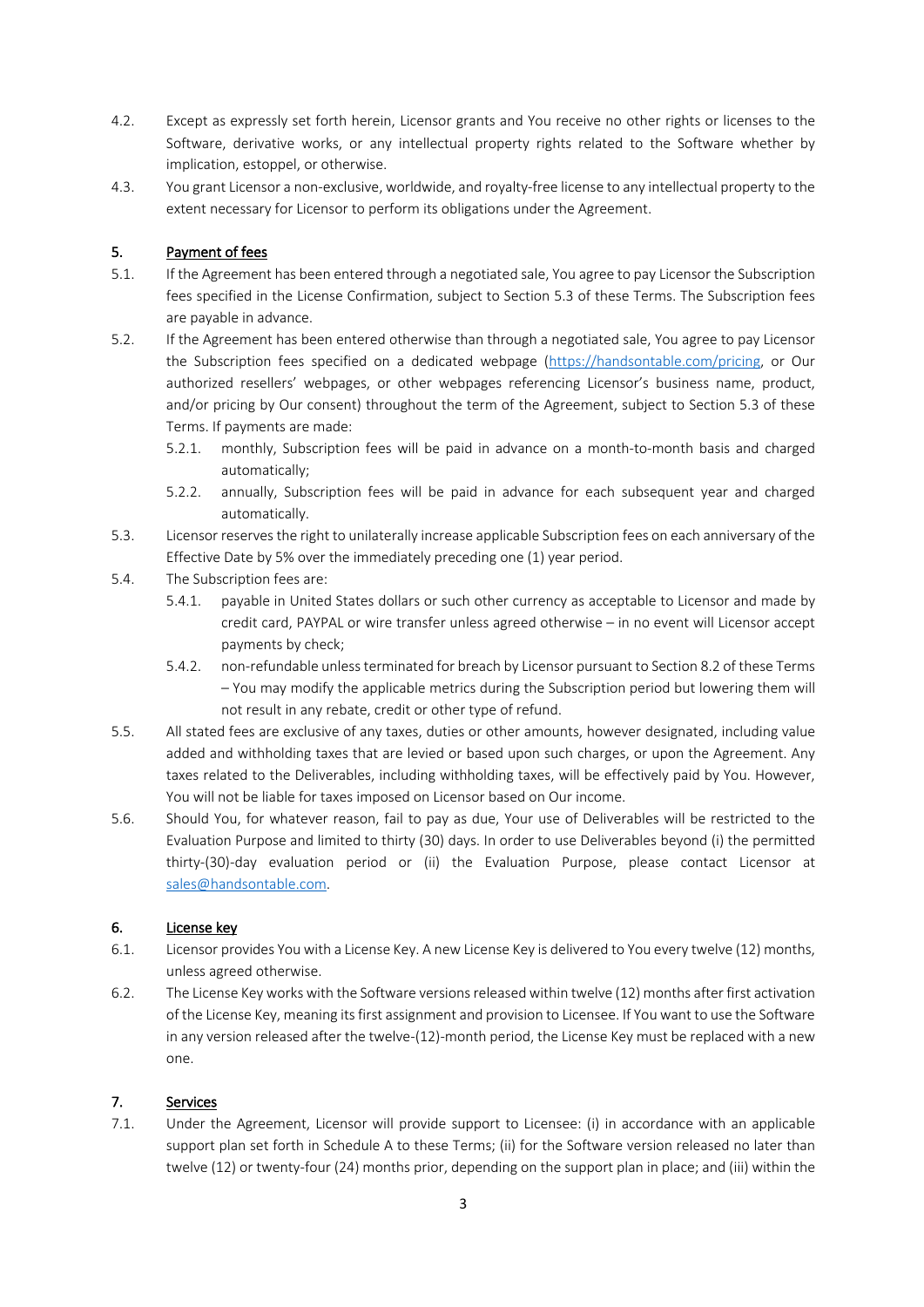Software's built-in functionality and any such environments, including web browsers, as specified in the pertinent documentation.

- 7.2. Licensor will provide support subject to Licensee's use of appropriate communication channels, involving: (i) first, support@handsontable.com email address; (ii) second, dedicated contact forms published on https://handsontable.com; and (iii) third, direct phone calls and teleconferences. Under the top-level support plan, Licensor will make use of such other communication channels as indicated by Licensee so long as they are readily available, compatible with MAC and WINDOWS platforms, secure, and free of charge for Licensor. Only upon Licensee's consent, may Licensor record support calls to: (i) help identify Licensee's needs; (ii) help improve Licensor performance; (iii) facilitate quality control and assurance; (iv) help protect Licensor from and act on abusive or nuisance calls. Licensor will store call recordings electronically.
- 7.3. Without limitation, Licensee will use its best efforts to: (i) promptly notify Licensor of any failures of the Software to perform substantially in conformity with the pertinent documentation, by means of established communication channels; (ii) maintain the Software up to date; (iii) undertake remedial corrective actions as instructed by Licensor; and (iv) comply with all applicable laws and regulations. Licensee will promptly address Licensor queries concerning Software-related issues and, if possible, provide Licensor with diagnostic data such as, without limitation, the console log, step-by-step reproduction scenarios, screenshots, and environment identification data. If support involves access to Licensee's application, Licensee will ensure Licensor is not exposed to any production data, personal data, or trade secrets otherwise processed in such application. Licensee will promptly notify Licensor of any circumstances that may affect Licensee's use of support or applicability of support plans, including any changes in the number of developers or other material metrics.
- 7.4. The period of support and support plan You are entitled to are indicated in the License Confirmation. An upgrade from one support plan to another is possible at any time during an active support period, provided Licensor continues to make such levels of support generally available for purchase. Any support plan upgrades and all access to support will be bound to the term of the then-active support period. As a matter of principle, Licensee may not downgrade its support plan during the support period, and Licensor provides no automated mechanism available to Customer by which to downgrade
- 7.5. Licensor may provide Licensee with certain marketing and educational content, including tutorials, insights, and good practices related to the Software or its other business activities, at Licensee's email addresses indicated in, or in connection with, the Agreement, until Licensee chooses to opt out of such newsletter offering.
- 7.6. Licensor will make available to Licensee updates that Licensor releases during the term of the Agreement. Updates will be advised and made available through standard industry means. Solely Licensor determines the features and the release schedule of all updates.
- 7.7. Licensor has no obligation to provide any support: (i) for anything other than the Software; (ii) if Licensee or a third party has altered or modified any portion of the Software; (iii) if Licensee has not used the Software in accordance with the pertinent documentation or instructions provided by Licensor; (iv) if Licensee can resolve the issue themselves by updating the Software to its newer version; or (v) for not released versions of the Software. In no event will Licensee provide any support to End Users.

#### 8. Term and termination

- 8.1. The term of the Agreement will begin on the Effective Date and will continue for twelve (12) months, unless expressly agreed otherwise. The term of the Agreement will auto-renew for successive twelve- (12)-month periods until either Party notifies the other Party in permanent (written, email and the like) form of its decision to terminate the Agreement at least thirty (30) days before the end of the then current twelve-(12)-month period.
- 8.2. The Agreement may be terminated by either Party at any time in the event that: (i) the other Party is notified in permanent form (in writing, via email, and the like) that it is in material breach of the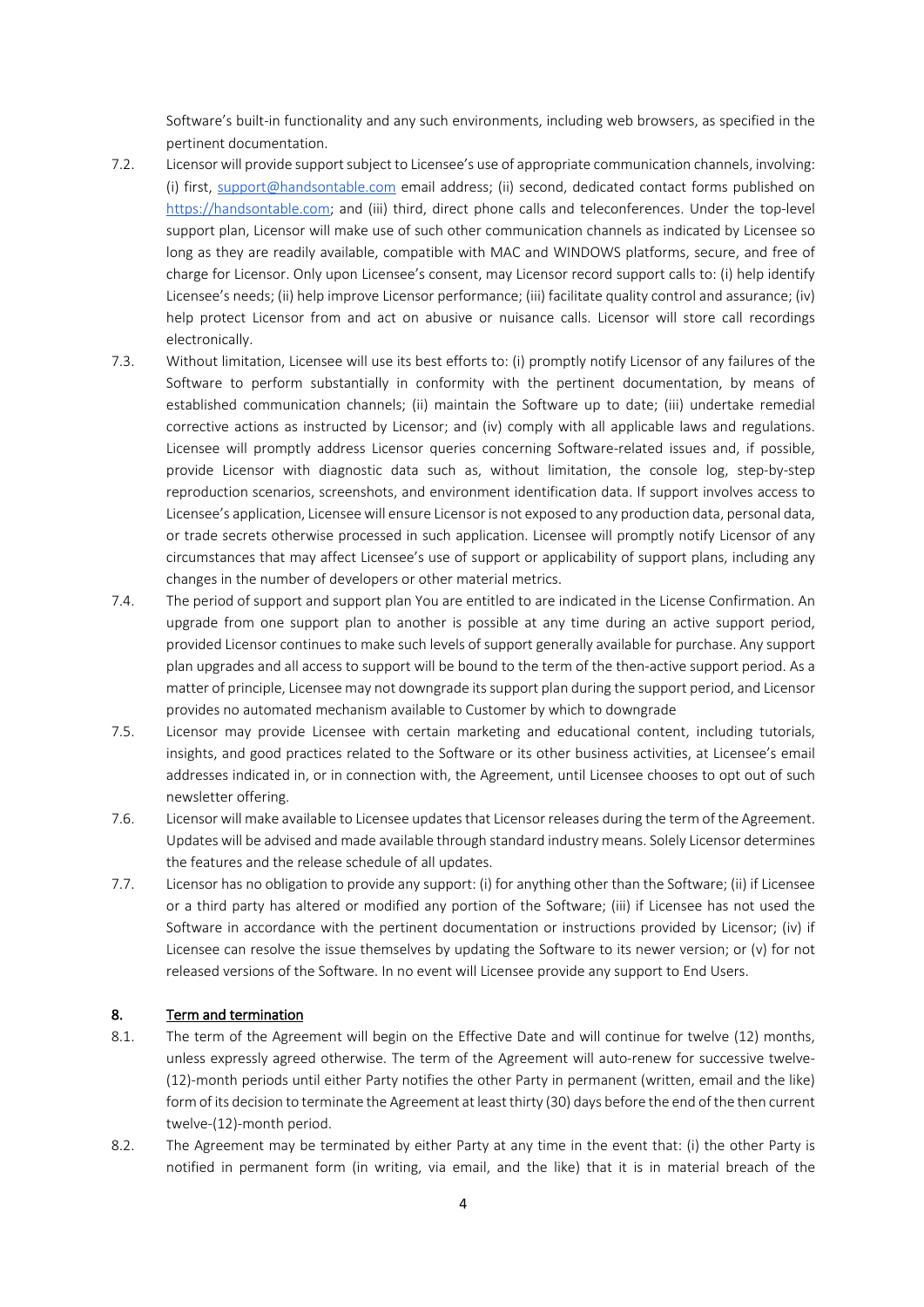Agreement; and (ii) such other Party fails to remedy such breach within thirty (30) days following such notice or three (3) days following such notice if the breach is a failure by Licensee to pay any fee required under Section 5 of these Terms.

- 8.3. To the extent allowed by law, Licensor may terminate the Agreement effective immediately upon written notice to You if You: (i) file a voluntary petition in bankruptcy or otherwise seek protection under any law for the protection of debtors; (ii) have a proceeding instituted against You under any bankruptcy law that is not dismissed within sixty (60) days; (iii) are adjudged as bankrupt; (iv) have a court assume jurisdiction of Your assets under a reorganization act; (v) have a trustee or receiver appointed by a court for all or a substantial portion of Your assets; (vi) become insolvent; (vii) suspend or cease to do business; (viii) make an assignment of Your assets for the benefit of Your creditors; or (ix) admit in writing Your inability to pay Your debts as they become due. In the event of Your bankruptcy, the Agreement will be accepted or rejected within a reasonable time, but in no event in less than sixty (60) days from the filing of the bankruptcy petition.
- 8.4. Upon expiration or termination of the Agreement You will immediately: (i) discontinue any use of Deliverables, including by Authorized Users; (ii) remove and/or return them to Licensor; and (iii) certify to said discontinuance and removal or return of the Deliverables. Furthermore, Licensor may remove Licensee's access to its customer dashboard.

#### 9. Warranty and liability

- 9.1. Licensor warrants that it may lawfully grant You the License and that it has all necessary rights, licenses, and permissions to enter into the Agreement. The Software may implement, use, or invoke any such third-party software as set out in the documentation section at https://handsontable.com/, including open-source libraries which are subject to their respective licensing terms and conditions and expressly excluded from any and all warranty and liability obligations provided in these Terms or otherwise.
- 9.2. If the Software (or any part of it) is finally held to be infringing third-party intellectual property rights, Licensor will, at its sole discretion, either (i) replace the Software (or any part of it) with its non-infringing counterpart, or (ii) modify the Software (or any part of it) to make it non-infringing, or (iii) terminate the Agreement and return the paid-up fee on a pro-rata basis. The preceding sentence provides for Licensee's sole and exclusive legal remedies and Licensor's sole and exclusive liability.
- 9.3. Licensor warrants that the Software will perform in all material respects with specifications describing the use, operation, nature, and functionality of the Software, provided by Licensor, if any. Any such nonperformance shall be dealt with under Section 7 and Schedule A to these Terms. The preceding sentence provides for Licensee's sole and exclusive legal remedies and Licensor's sole and exclusive liability.
- 9.4. SUBJECT TO SECTIONS 9.2 AND 9.3 OF THESE TERMS, YOU EXPRESSLY ACKNOWLEDGE AND AGREE THAT THE USE OF DELIVERABLES IS AT YOUR OWN RISK AND THAT DELIVERABLES ARE PROVIDED WITHOUT ANY WARRANTIES OR CONDITIONS WHATSOEVER. LICENSOR EXPRESSLY DISCLAIMS ANY WARRANTY, EXPRESS OR IMPLIED, INCLUDING, WITHOUT LIMITATION, THE IMPLIED WARRANTIES OF MERCHANTABILITY, FITNESS FOR A PARTICULAR PURPOSE, OR NON-INFRINGEMENT. LICENSOR DOES NOT WARRANT THAT THE SOFTWARE AND ITS FUNCTIONALITY, RELIABILITY AND PERFORMANCE WILL MEET YOUR REQUIREMENTS OR THAT THE OPERATION OF SOFTWARE WILL BE UNINTERRUPTED OR ERROR FREE. YOU ASSUME RESPONSIBILITY FOR SELECTING DELIVERABLES TO ACHIEVE YOUR INTENDED RESULTS, AND FOR THE USE OF AND RESULTS OBTAINED FROM THEM. YOU UNDERSTAND THAT THE SOFTWARE MAY PRODUCE INACCURATE OR INCOMPLETE RESULTS BECAUSE OF ERRORS WITHIN THE SOFTWARE OR YOUR FAILURE TO PROPERLY USE IT. YOU ASSUME FULL RESPONSIBILITY FOR ANY USE OF DELIVERABLES AND BEAR THE ENTIRE RISK FOR SUCH ERRORS AND FAILURES.
- 9.5. IN NO EVENT WILL LICENSOR BE LIABLE FOR ANY INDIRECT, INCIDENTAL, SPECIAL OR CONSEQUENTIAL DAMAGES OR FOR ANY DAMAGES WHATSOEVER INCLUDING BUT NOT LIMITED TO DAMAGES FOR LOSS OF BUSINESS PROFITS, BUSINESS INTERRUPTION, LOSS OF BUSINESS INFORMATION, PERSONAL INJURY, LOSS OF PRIVACY OR OTHER FINANCIAL OR OTHER LOSS WHATSOEVER ARISING OUT OF USE OR INABILITY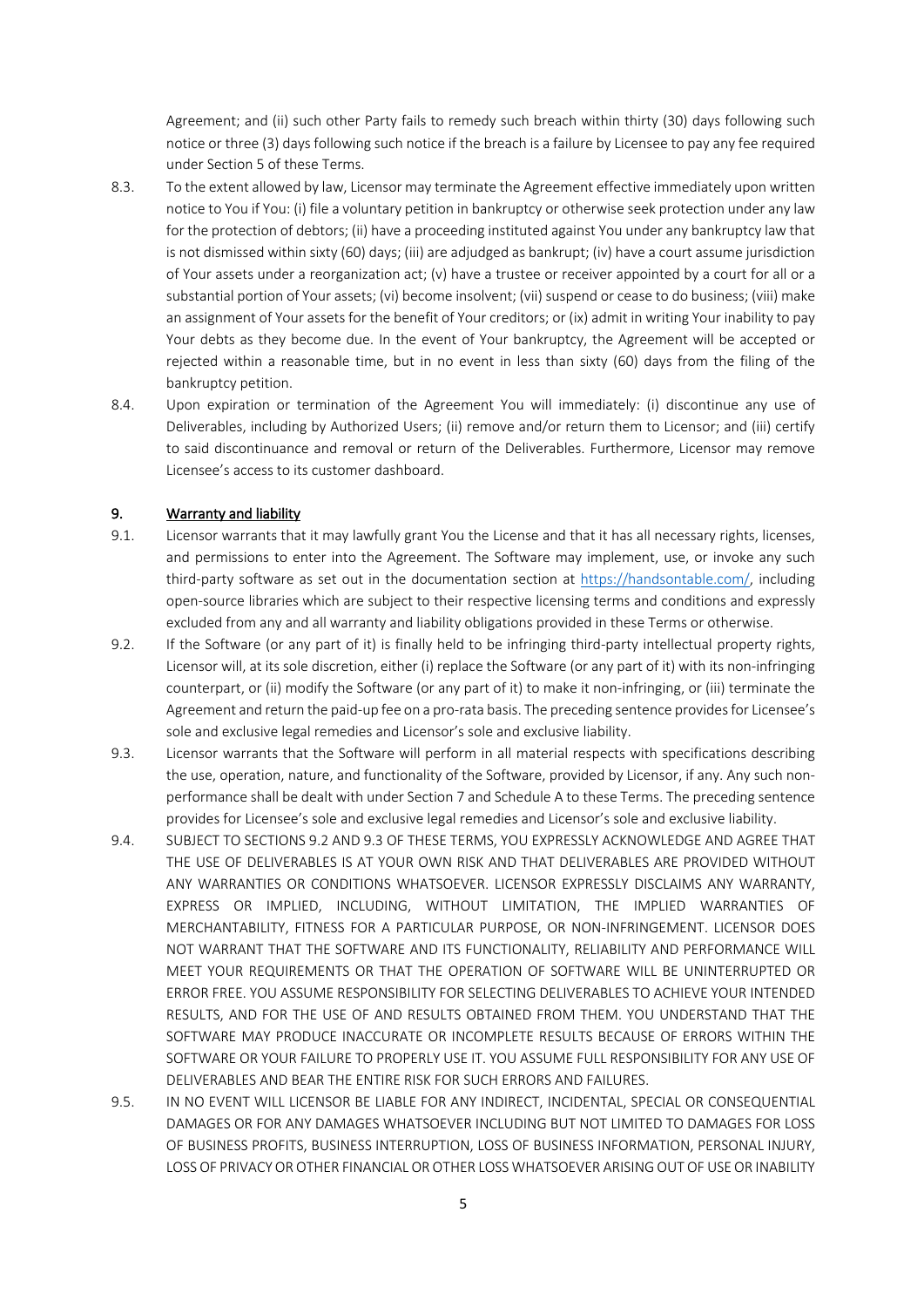TO USE DELIVERABLES, EVEN IF ADVISED OF THE POSSIBILITY OF SUCH DAMAGES. REGARDLESS OF THE FORM OF ACTION, LICENSOR'S AGGREGATE LIABILITY ARISING OUT OF OR RELATED TO THE AGREEMENT WILL NOT EXCEED THE AMOUNT OF FEE PAID BY YOU UNDER THE AGREEMENT OVER THE YEAR PRECEDING THE DAMAGE DONE.

9.6. The foregoing limitations, exclusions and disclaimers shall apply to the maximum extent allowed by applicable laws.

#### 10. Miscellaneous

- 10.1. Confidentiality. The receiving Party undertakes to do the following with regard to the Confidential Information of the disclosing Party: (i) use it as strictly necessary to execute, perform, and enforce the Agreement; (ii) hold it in strict confidence and take such steps as may be reasonably necessary to prevent its disclosure to others with no less than the same degree of care which the receiving Party uses to prevent the unauthorized use or dissemination of its own confidential information (but with at least the same degree of care used by a reasonably prudent business person); (iii) not disclose it to any third party for any purpose whatsoever without prior written approval from the disclosing Party, and an obligation of confidentiality on the part of such third party, and a contractual stipulation naming the disclosing Party as a third-party beneficiary of said obligation and all the remedies available in the event of default; (iv) permit access to it only to its officers, employees, and agents who reasonably require such access for the performance of the Agreement, and are directed by the receiving Party to treat such Confidential Information in a manner consistent with this Section 10.1, and for whose breach of confidentiality the receiving Party assumes full liability; and (v) not conduct, or have conducted, any test that involves, includes, requires, causes, or results in the disassembly, destruction, or reverse engineering of the Software.
- 10.2. Confidentiality, continued. The confidentiality (non-use and non-disclose) obligations set forth in Section 10.1 of these Terms will survive termination of the Agreement and will continue for ten (10) years thereafter. Immediately upon (i) termination of the Agreement or (ii) any request of the disclosing Party, the receiving Party will return to the disclosing Party or destroy all documents and other writings supplied by the disclosing Party, together with all copies of any such documents or other writings, and an officer of the receiving Party will certify to the return or destruction of all tangible Confidential Information and references thereto and the destruction of any references thereto on electronic or other intangible media.
- 10.3. Personal Data. Licensor in its capacity as controller informs that: (i) in principle, Personal Data is processed as necessary for the performance of the Agreement or in order to take steps at Your request prior to entering into the Agreement, pursuant to Article 6(1)(b) GDPR; (ii) Personal Data may also be processed, pursuant to Article 6(1)(f) GDPR), based on the legitimate interest of Licensor such as security or asserting rights and claims, or, pursuant to Article 6(1)(c) GDPR, for tax settlement purposes; (iii) provision of Personal Data is not a statutory or contractual requirement, however, failure to do so will make the conclusion and performance of the Agreement impossible; (iv) Personal Data will be stored for no longer than it is necessary to perform the Agreement, or to assert or defend the rights and claims related to its non-performance, unless – and to the extent that – the provisions of applicable law provide otherwise; (v) Licensor may transfer Personal Data to the following categories of recipients, namely: accounting offices, providers of technical infrastructure or cloud applications and other entities that typically support the performance of the Agreement; (vi) subject to the exclusions, limitations or special conditions provided for in the provisions of the applicable law on the protection of personal data, You (meaning also, for the purposes of interpreting and enforcing the following rights, Your representatives and/or Developers as may be the case) have the right of access to Your Personal Data, the rights to: rectify, erase, restrict processing of Your Personal Data, as well as the rights to portability and to object to processing of Your Personal Data; and (vii) You have the right to lodge a complaint with the supervisory body.
- 10.4. Audit rights. Licensor has the right to verify Your compliance with the Agreement at any time. You must promptly provide any information requested by Licensor in furtherance of the verification, including the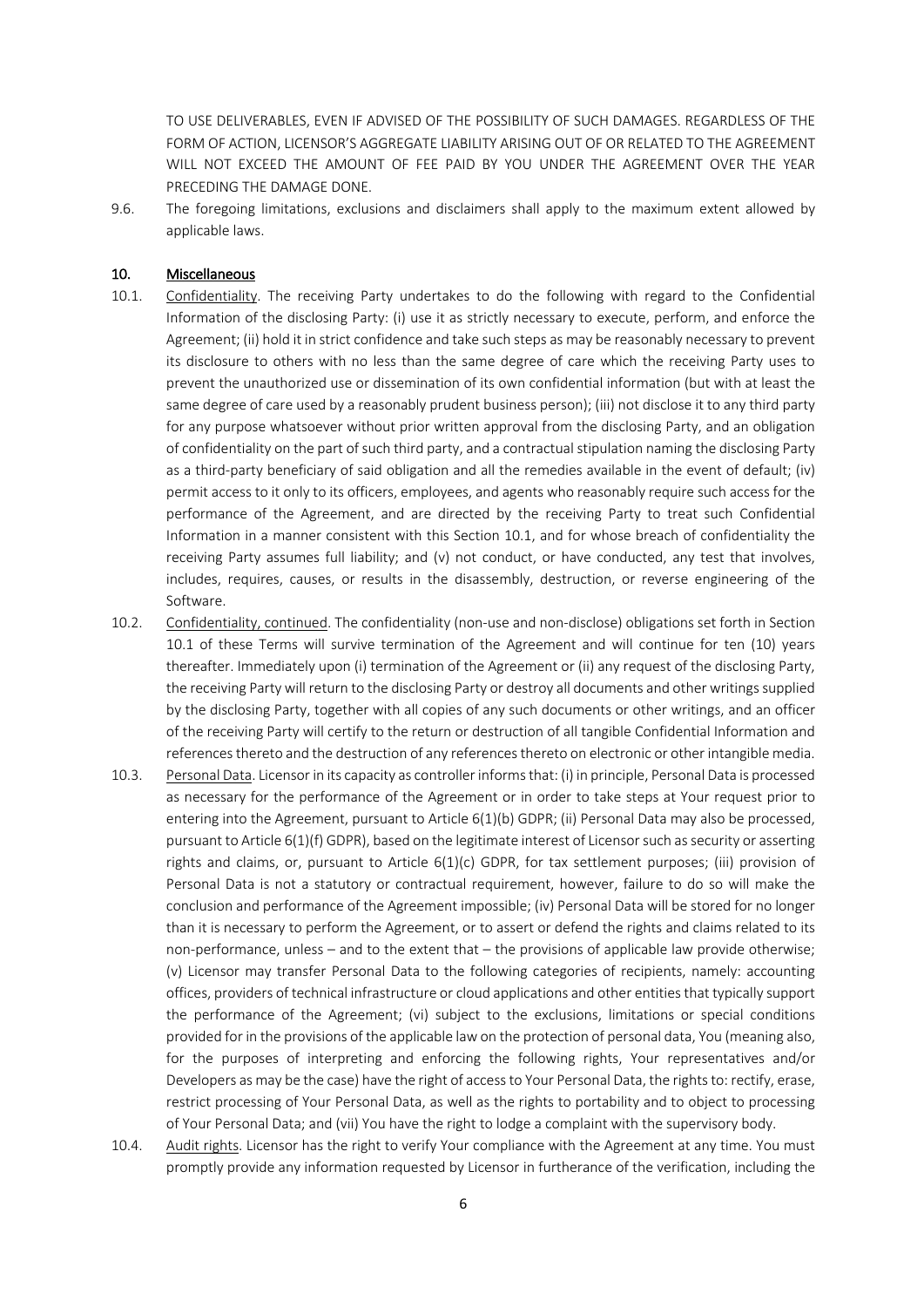number of Software Modules, Authorized Users and Your Products involved in the current and preceding Subscription periods. If such verification reveals any unlicensed use of the Software, then within thirty (30) days You must order sufficient licenses to cover its unlicensed use at 100% of the current list price.

## 11. Final provisions

- 11.1. Governing law and venue. The Agreement will be construed, governed, and litigated pursuant to the laws of the country, and any and all disputes concerning the Agreement will be resolved exclusively by the courts competent over the offices, of Licensor.
- 11.2. Notices. All notices required to be given pursuant to the Agreement will be delivered or mailed to the last known address of the applicable Party in person, by registered mail, or via email. Notice shall be deemed given on the date delivered or mailed in accordance with this Section 11.2.
- 11.3. Force Majeure. Licensor will not be liable for any breach of its obligations under the Agreement resulting from causes beyond its reasonable control, including but not limited to fires, floods, earthquakes, pandemic or epidemic illness, strikes (of its own or other employees), insurrection or riots, embargoes, requirements or regulations of any civil or military authority.
- 11.4. Non-assignment. You may not assign or transfer any part of Your rights or duties under the Agreement without Licensor's prior written consent, except in connection with a merger, acquisition, corporate reorganization, or sale of all or substantially all of Your assets of which You will promptly apprise Licensor in writing. Licensor may freely assign its rights or duties under the Agreement without restriction.
- 11.5. Publicity. Licensor may refer to the Agreement in a press release and/or use Your name, trademarks or logo on its website and/or in other promotional material or press release. You may withdraw consent to the above at Your convenience by sending Licensor a relevant email notice to this effect. The withdrawal of consent will not affect the lawfulness of Licensor's use based on consent until after seven (7) days of its withdrawal.
- 11.6. Entire agreement. The Agreement contains the entire agreement and understanding between the Parties, and supersedes all prior and contemporaneous agreements, understandings, inducements and conditions, express or implied, oral or written, of any nature whatsoever, with respect to the subject matter of the Agreement. The express terms of the Agreement control and supersede any course of performance, standard conditions of purchase, or usage of the trade inconsistent with any of the terms of the Agreement.
- 11.7. Amendments. The Agreement may not be modified or amended except by an instrument in writing executed by the Parties. Without prejudice to the generality of the foregoing, these Terms may be modified by Licensor at its discretion, subject to their prior communication to You, and such modifications shall become part of the Agreement and be binding on You unless You have terminated the Agreement under Section 8.1 of these Terms without delay.

### 12. Schedules

A. Support

### SCHEDULE A: SUPPORT

#### SERVICE LEVELS

| Severity level | Issue explained                                                                                                                                                         | Response time                                                                          |
|----------------|-------------------------------------------------------------------------------------------------------------------------------------------------------------------------|----------------------------------------------------------------------------------------|
| Severity A     | The issue (non-performance) has a critical<br>impact on Licensee's business, with severe<br>degradation of performance or<br>functionality in a production environment. | 8 hours (24 hours a day, 365 days a year),<br>if notified at critical@handsontable.com |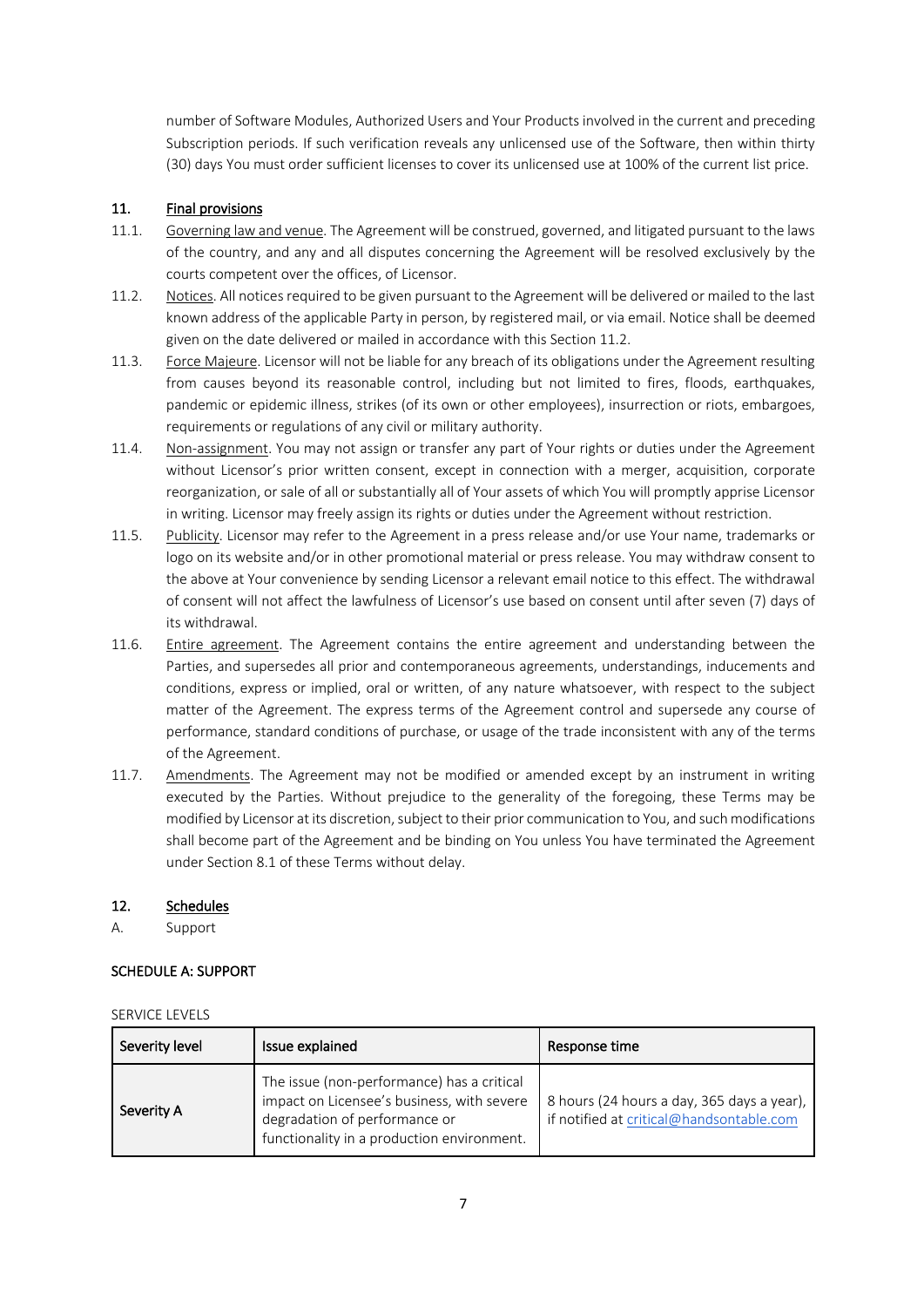| Severity B | The issue (non-performance) has a<br>moderate impact on Licensee's business in<br>a production environment. Critical<br>functionality can be continued with a<br>temporary workaround. | 12 hours, within business hours (7:30<br>a.m. through 5:00 p.m., Central<br>European Time, Monday through Friday,<br>excluding public holidays in Poland) |
|------------|----------------------------------------------------------------------------------------------------------------------------------------------------------------------------------------|-----------------------------------------------------------------------------------------------------------------------------------------------------------|
| Severity C | The issue is a question, or a request for<br>advice, and has minimum or no impact on<br>Licensee's business in the development,<br>testing, or production environment.                 | 36 hours, within business hours (see: up,<br>for definition)                                                                                              |

# SCOPE OF SUPPORT

|                                                                     | Type of support plan |                                           |                                                                                                       |
|---------------------------------------------------------------------|----------------------|-------------------------------------------|-------------------------------------------------------------------------------------------------------|
|                                                                     | Standard             | Priority                                  | Enterprise                                                                                            |
| Customer care                                                       |                      |                                           |                                                                                                       |
| Limit of support requests per month                                 | $\overline{2}$       | 5                                         | Unlimited                                                                                             |
| Service level: Severity A                                           | X                    | X                                         | $\checkmark$                                                                                          |
| Service level: Severity B                                           | X                    | $\checkmark$                              | $\sqrt{}$                                                                                             |
| Service level: Severity C                                           | $\checkmark$         | $\checkmark$                              | $\sqrt{}$                                                                                             |
| Dedicated account manager                                           | X                    | X                                         | $\checkmark$                                                                                          |
| Dedicated technical consultant                                      | X                    | X                                         | Available for an<br>additional fee.                                                                   |
| <b>Communication channels</b>                                       | Email                | Email, Zoom,<br>Google Meet               | Email, Zoom,<br>Phone, Google<br>Meet, dedicated<br>Slack channel, and<br>Customer's own<br>channels. |
| Support for Software versions older than 12<br>months               | X                    | X                                         | $\sqrt{}$<br>(but not older<br>than 24 months)                                                        |
| Guidance for effective implementation                               | $\checkmark$         | $\checkmark$                              | $\checkmark$                                                                                          |
| <b>Creating API-based code snippets</b>                             | $\checkmark$         | $\checkmark$                              | $\checkmark$                                                                                          |
| Review of the source code integrating<br>Software with Your Product | X                    | $\checkmark$<br>Up to 2 hours<br>per year | $\checkmark$<br>Up to 5 hours<br>per year                                                             |
| Screen-sharing sessions for real-time<br>collaboration              | X                    |                                           |                                                                                                       |